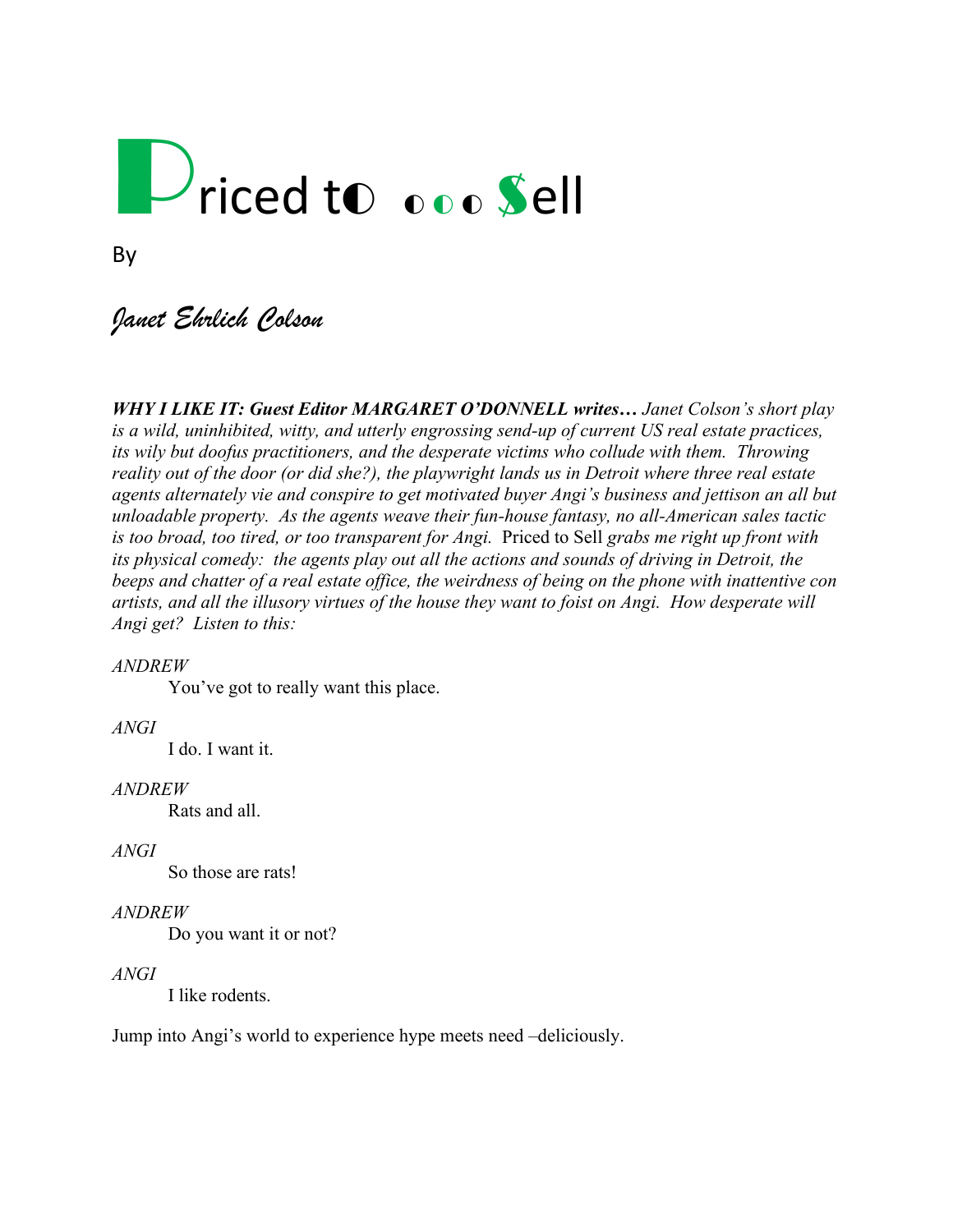## Priced to Sell

By Janet Ehrlich Colson

Characters:

Realtor/Agent #1

Realtor/Agent #2

Realtor/Agent #3 (Realtor #3 is also Andrew, Angi's real estate agent)

Angi

No set or props are required.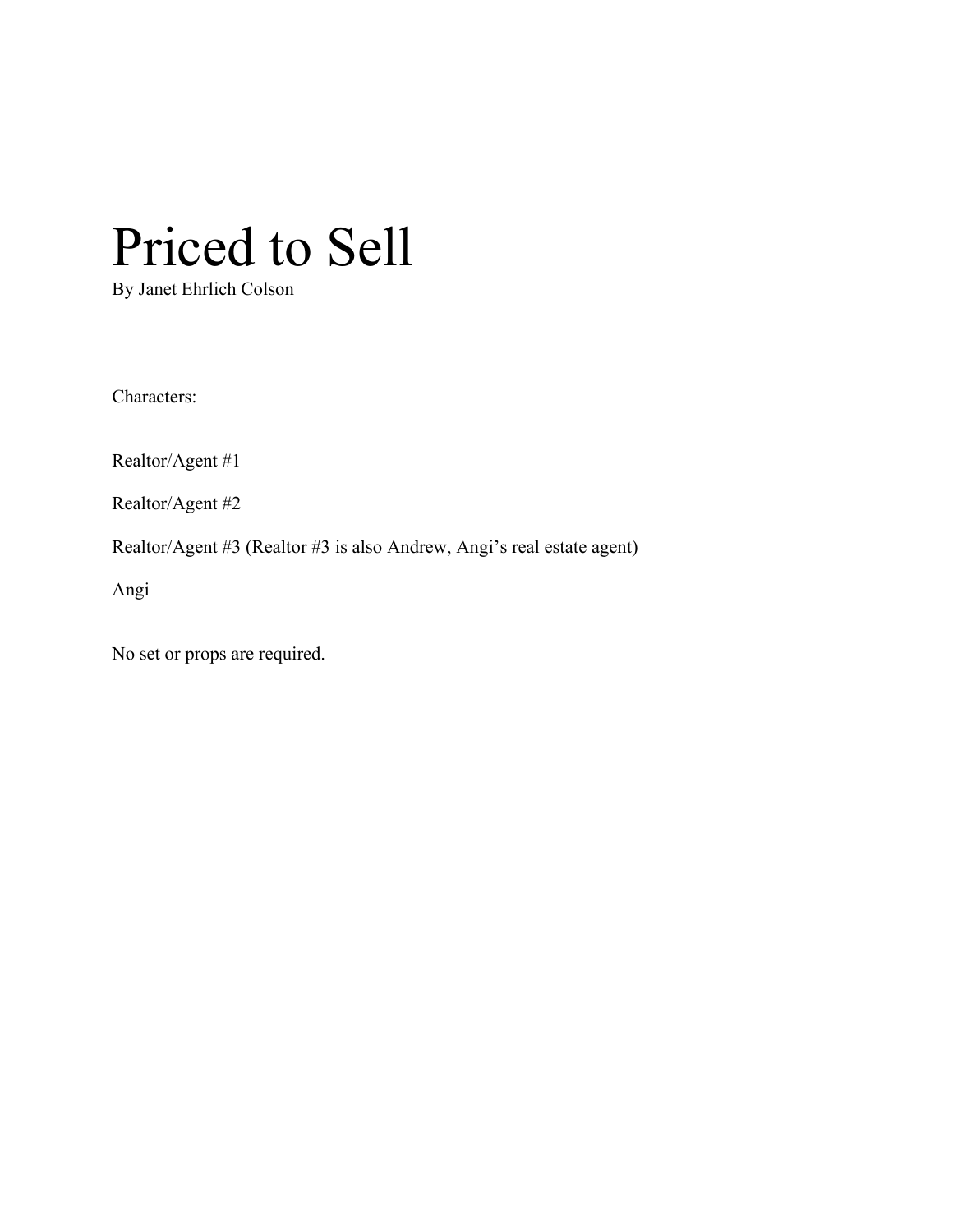ANGI *(OS)* All I want is a house in Detroit. I mean, how hard can it be...?

> *The REALTORS enter in a persuasive, quicktalking, slick glob. They are of one mind – and when they speak together, one voice. When REALTOR 3 speaks as ANDREW he is more of a straightshooter. He never strays far from his REALTOR persona.*

REALTOR 1 Charming 2-story Tudor on good block –

REALTOR 2 All-brick-newer roof-2-car garage –

REALTOR 3 3-bedrooms and 1.5+ baths –

ALL REALTORS Priced to sell!

ANGI *(OS)* The prices are unbelievable.

REALTOR 1 Do not disturb the tenant.

REALTOR 2 Do not approach the tenant.

REALTOR 3 Do not even think about approaching the tenant.

> *The following three lines are said simultaneously and as if in fine print.*

REALTOR 1 Seller cannot guarantee the condition inside house.

REALTOR 2 As is sale. Owner has not entered the property.

REALTOR 3 Cash offers preferred.

ANGI *(OS)* Who's got that kind of cash?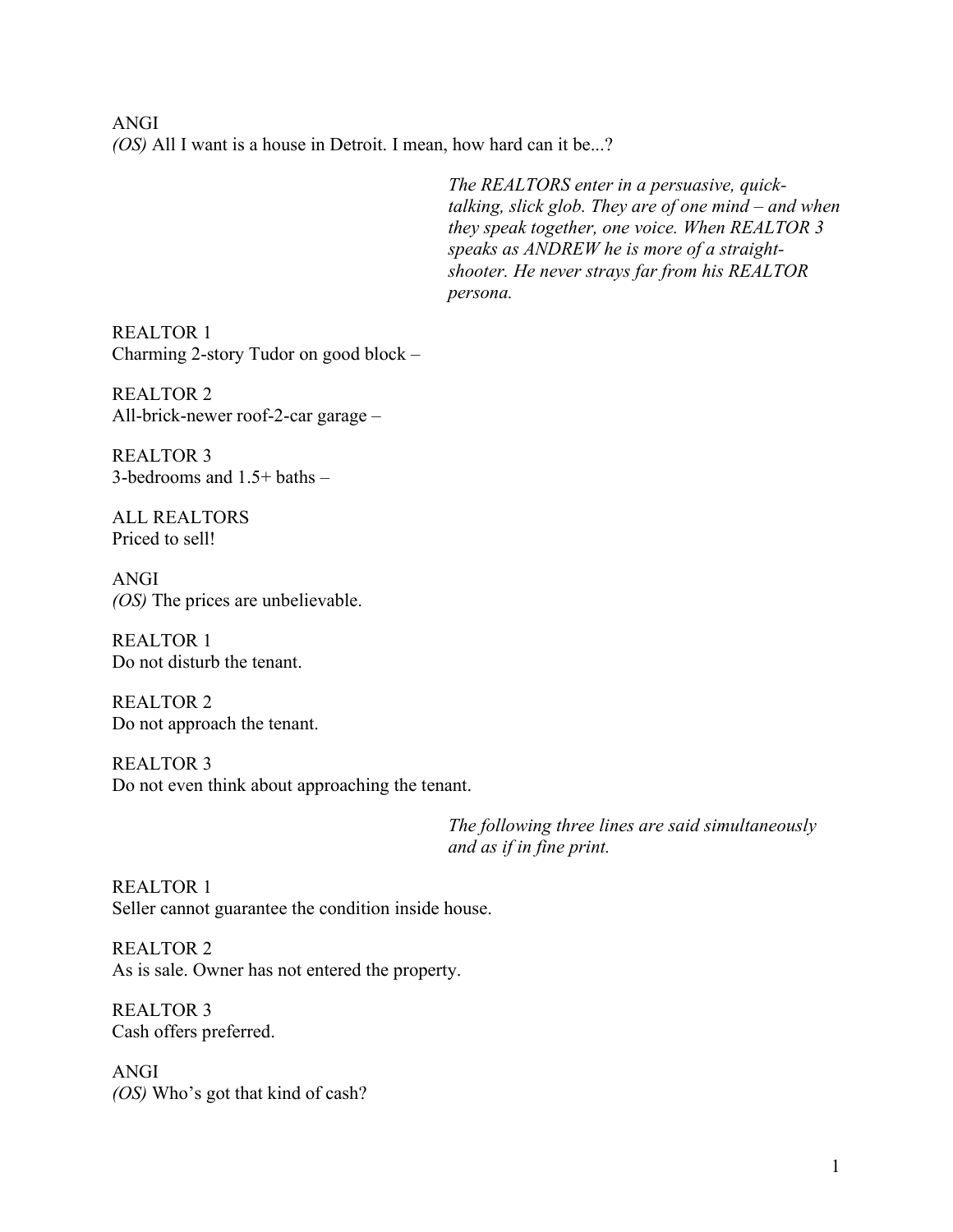*REALTORS spread out, acting out their scenarios in different parts of the space. REALTORS are now looser, breezier. Smiling.* 

REALTOR 1 *(Driving)* Freeway access.

REALTOR 2 *(Shopping)* Near shopping.

REALTOR 3 *(Golfing)* By the golf club.

ANGI *(OS)* Out of our range.

REALTOR 1 *(Desirable pose)* Desirable zip code.

REALTOR 2 *(Winks at REALTOR 1)* Nice block.

REALTOR 3 *(Wholesome)* Fenced yard. Great for frisbee!

REALTOR 1 *(As a dog)* Woof!

> *REALTOR 3 pretends to toss a frisbee. REALTOR 1 catches it as a dog, brings it back.*

ANGI *(OS)* Aww. I love dogs.

> *REALTOR 3 throws it again. All getting more hard sell.*

REALTOR 1 Real woodburning fireplace.

REALTOR 2 Large basement. Tons of storage.

REALTOR 3 Come and get it!

> *REALTOR 3 throws the frisbee again. REALTOR 1 as a dog brings it back.*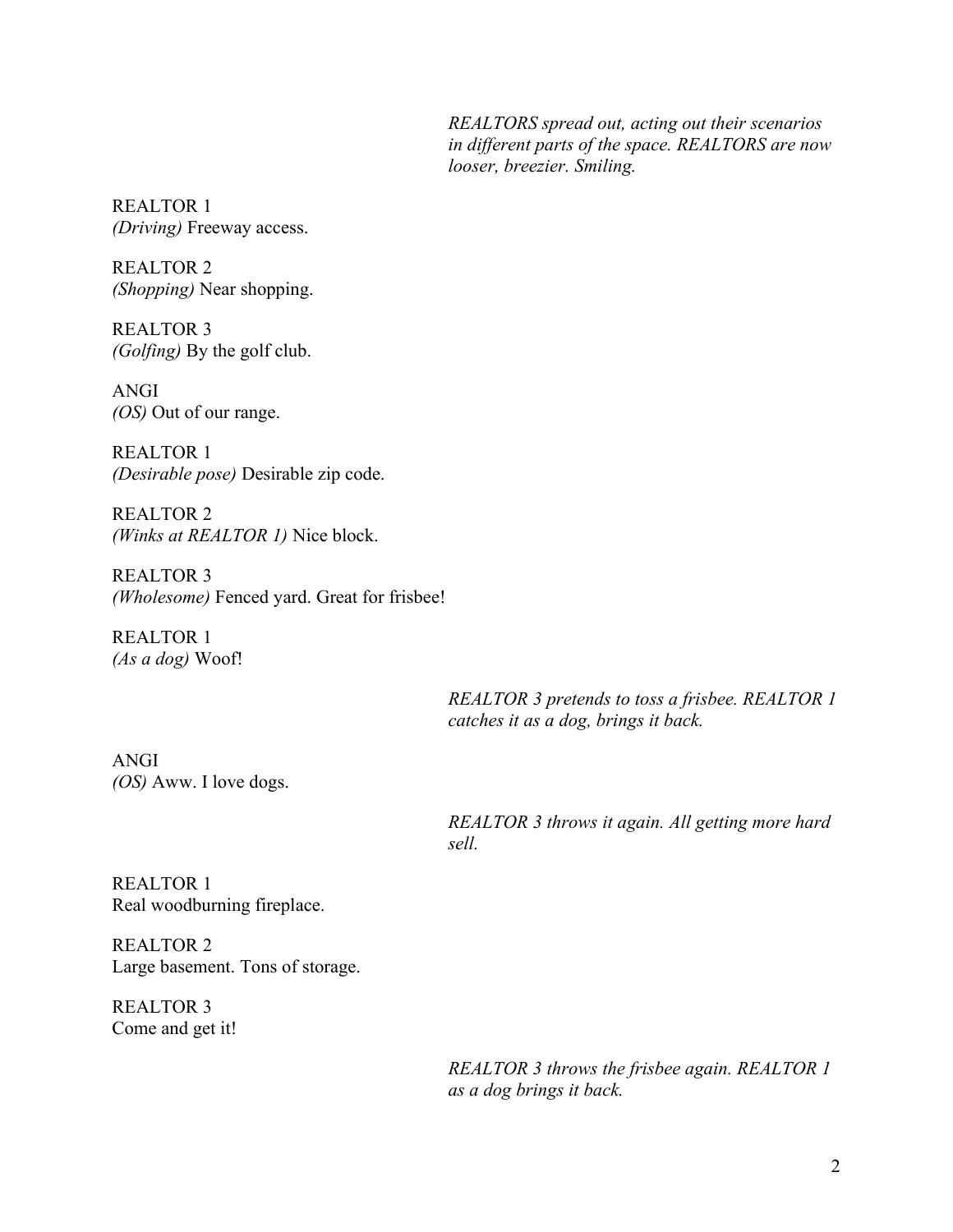REALTOR 2 Newer carpets.

*REALTOR 1 as a dog. Scratches a flea. Lifts his leg.* 

ANGI *(OS)* Or maybe wood floors?

REALTOR 3 Great investment opportunity.

> *REALTOR 1 Back to being Realtor. The next three lines could be exaggerated, impressionistic, and/or in slow motion.*

REALTOR 1 Best deal in town!

> *REALTOR 1 shoots a guilty glance back at the carpet.*

REALTOR 2 Proof of financing required.

REALTOR 3 Do not under any circumstances approach the tenant!

ANGI *(OS)* What's up with the tenant?

ALL REALTORS It's priced to sell!

> *REALTORS freeze with hands up as if looking through a windowpane. REALTORS 1&2 with giant frozen smiles, REALTOR 3 straight-faced. ANGI enters on the phone*

#### ANGI

Hey hon, I can't sleep on the sofa bed another night. Yeah, 'the rack.' I've got bruises on my ribs from tossing and turning on those poky springs. Oh, and I almost died when your mother accused us of keeping her awake with our "nighttime antics." I was like, "You think we'd do anything with you walking through the living room all the time?" She said, "You never know," and then she winked but with both eyes or maybe it was a TIA. It scared me. No, I didn't tell her! She already wants to get rid of the dog. She doesn't have to know. You'll fix it. Look, we're going to be out of there in no time. We're going to get ourselves a house in Detroit! I hear they're practically giving them away. Wish me luck, I'm heading to the realtor's office right now.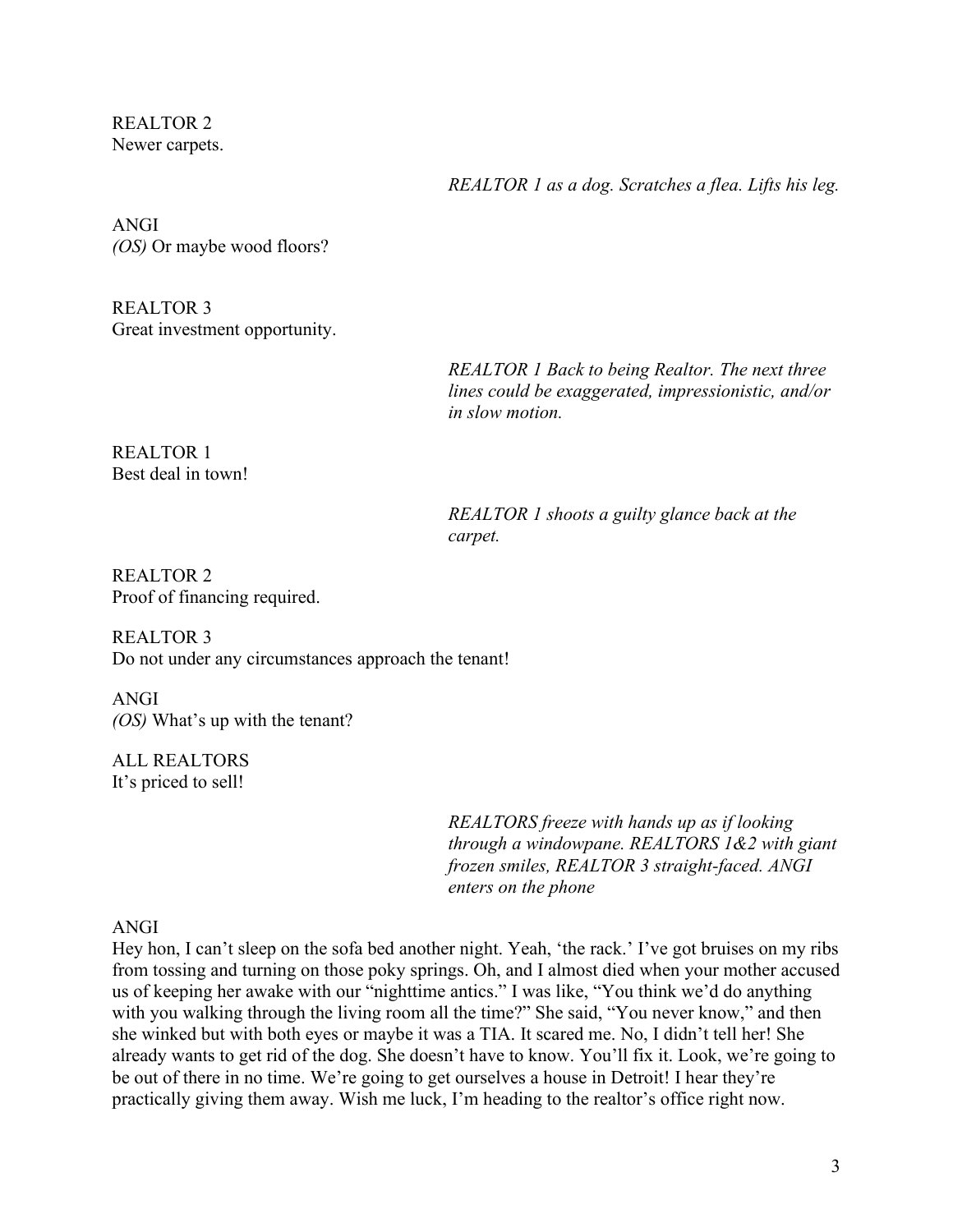*The REALTORS pop out of their freeze and arrange themselves as if they're in an office. With an amicable professional tone. ANGI is driving.*

REALTOR 1 Welcome to REBEL REALTY.

REALTOR 2 Where we make realty real.

REALTOR 3 We put the *real* in realty

REALTOR 1 Welcome to Detroit.

REALTOR 2 Real Detroit.

ALL REALTORS *(With cheer)* Welcome home!

> *REALTORS ring, buzz, beep. Sounds of a busy office. REALTORS provide the sound effects. ANGI has one hand on the wheel and the phone to her ear.*

REALTOR 1 *(Answering phone)* Dalton here, your #1 realtor -

ANGIE Hi Dalton -

REALTOR 1 - in affordable Detroit. Please leave a message and I'll get right back to you.

*REALTOR 1 beeps. ANGI swerves.*

#### ANGI

Whoah. Hello? Dalton? This is Angi. I'm interested in finding out more about the tenant occupied property on the west side.

*REALTOR 1 beeps again. ANGI swerves again.*

REALTOR 2 Hey Angi, this is Robert. Happy to show you around. Where would you like to meet?

ANGI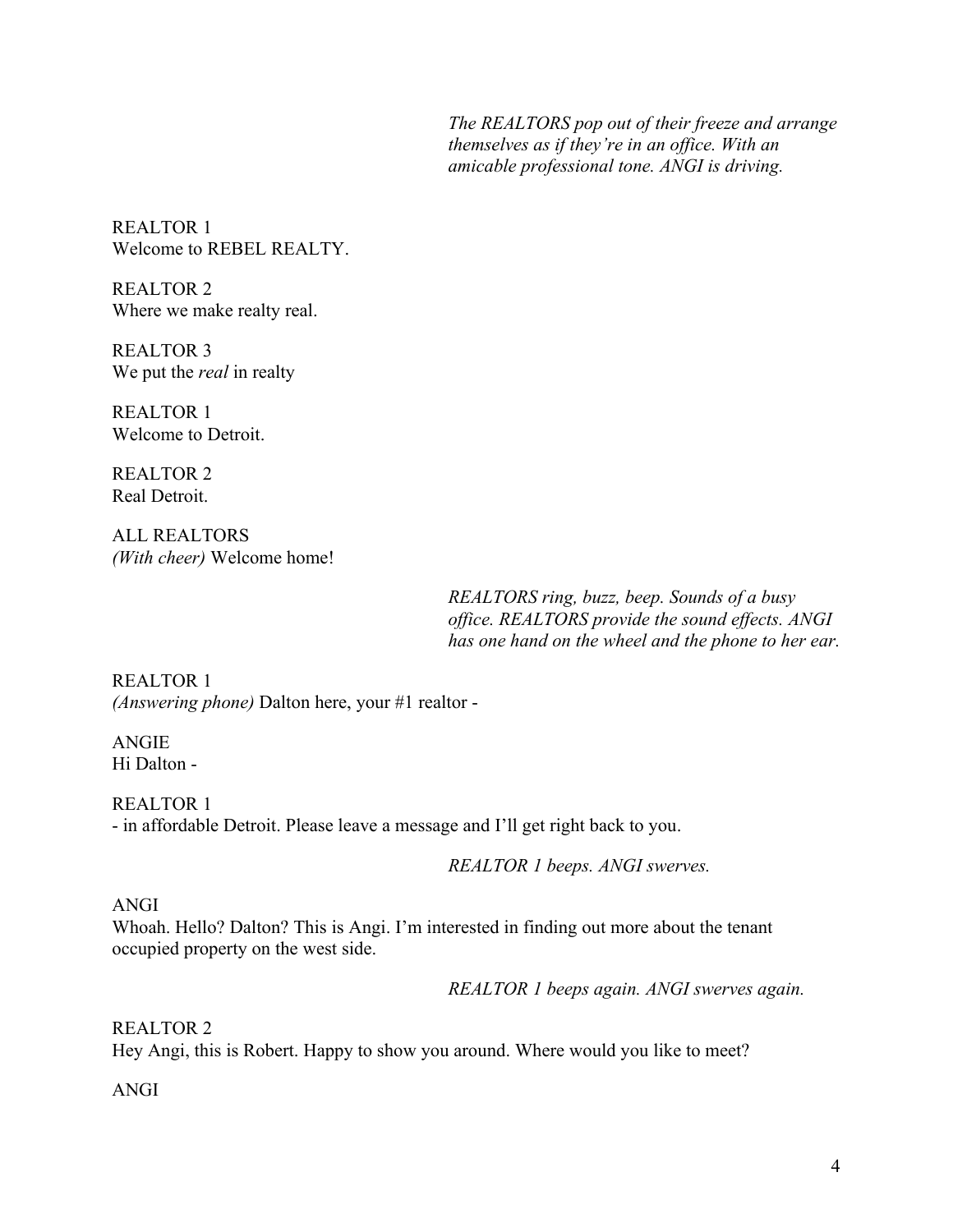I'm actually not in Detroit right now. I'd be coming in from out of town, but I can be there tomorrow...

REALTOR 2

Oh, okay. I'll see what I can do. Tomorrow's kind of tight. In the meantime, we can run some numbers. Get all our ducks in a row.

> *REALTOR 2 quacks like a duck. ANGI brakes hard, then accelerates.*

ANGI What was that quacking sound?

REALTOR 1 Tag, you're it! Dalton again. It's been nuts around here.

*REALTOR 1 beeps.*

REALTOR 2

Hey, this is Robert getting back to you. I work with a broker – how about we take a look at your finances?

*Realtor 1 beeps. ANGI hits a bump.* 

ANGI Robert? Are you there? Robert?

REALTOR 3 This is Andrew. You wanted to know about the tenant occupied property? I can ask about that. How's tomorrow for you?

ANGI Tomorrow would be great.

REALTOR 1 Please leave a message.

*REALTOR 1 beeps. ANGI honks her horn.* 

#### ANGI Dalton?

REALTOR 2

*(Smooth)* Heyyy Angi, it's Robert. How are you doing? How 'bout we get going on that preapproval right away.

ANGI What if I don't qualify?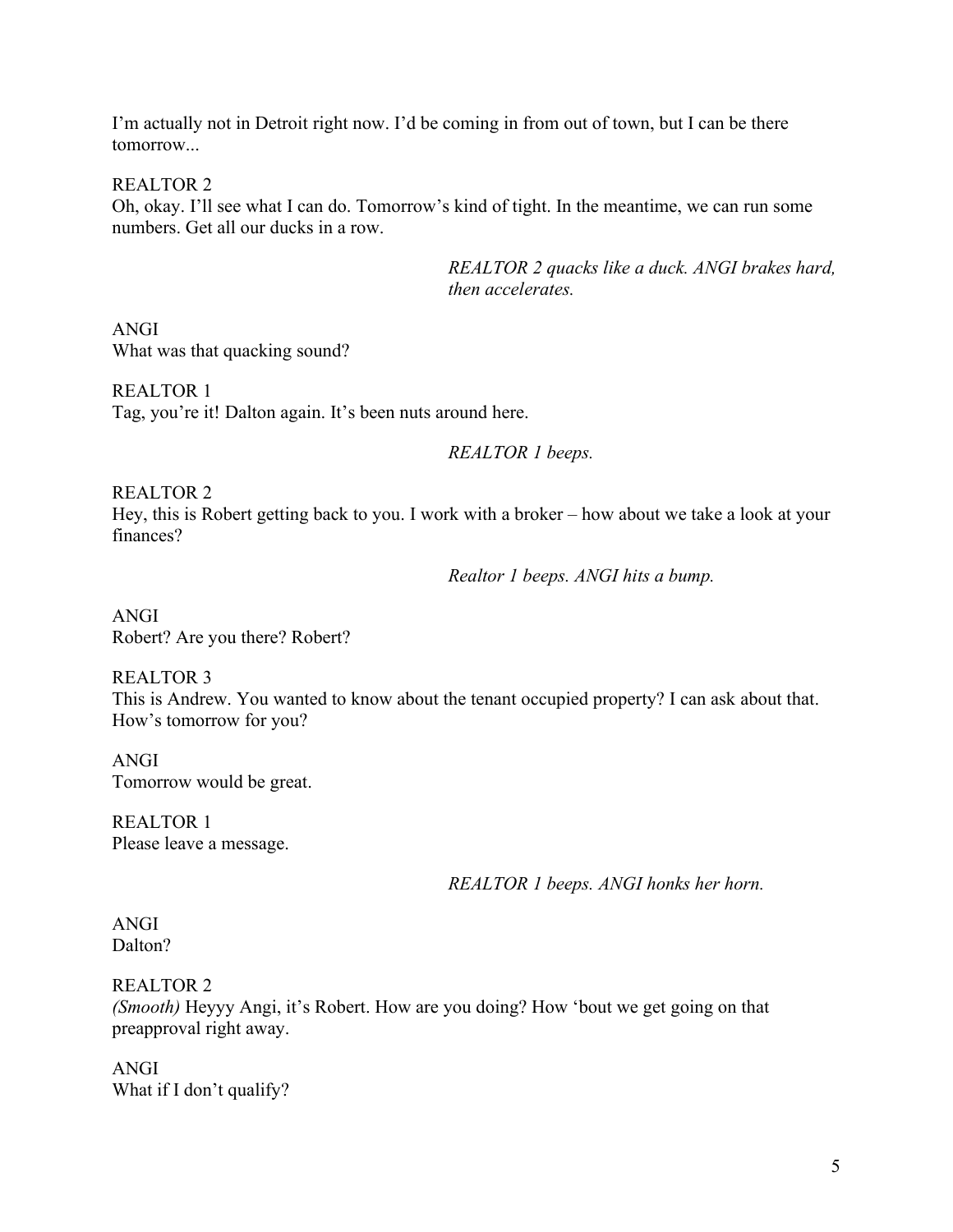REALTOR 2 No worries. I'll crunch some numbers and we'll take it from there.

REALTOR 3 Psst. *(Whisper)* Cash is king.

> *The REALTORS turn and leave the office. Realtor 2 walks like a duck. ANGI stops the car.*

#### ANGI

*(Talking to her husband over the phone.)* No, I'm parked outside the office. I'm about to go in. (*Looking at her hair in the rearview mirror)* Have you noticed I'm going gray since we moved in with your mother? *(She digs through her hair, then lets it go).* So, it looks like Andrew's going to show me around. Not him. He never got back to me. The other guy. I'll tell him what I like, what doesn't work for me. Get a lay of the land. C'mon. I have a good feeling about him. Who, that Robert guy? He keeps trying to run our credit. Look at it this way, hon, it's more like reconnaissance. It's all about blocks, neighborhoods, and zip codes. I literally don't know anything. But we gotta start somewhere, right? I should go. I'll call you on the way back.

*REALTOR 3 appears out of nowhere.*

ANDREW Hi, I'm Andrew. Nice to meet you.

ANGI Oh, hi! I'm Angi. Two A's.

ANDREW What's that?

ANGI Two A's! Andrew and Angi.

ANDREW Oh. Hah hah. Got it. Two A's.

ANGI My husband couldn't be here today, but I told him I'd get the lay of the land.

ANDREW For sure. That's what I'm here for. Let's get to it. First up on the list. 3 Mile.

> *They get in their cars and drive. They do their own sound effects. They swerve, but still hit a few potholes.*

ANGI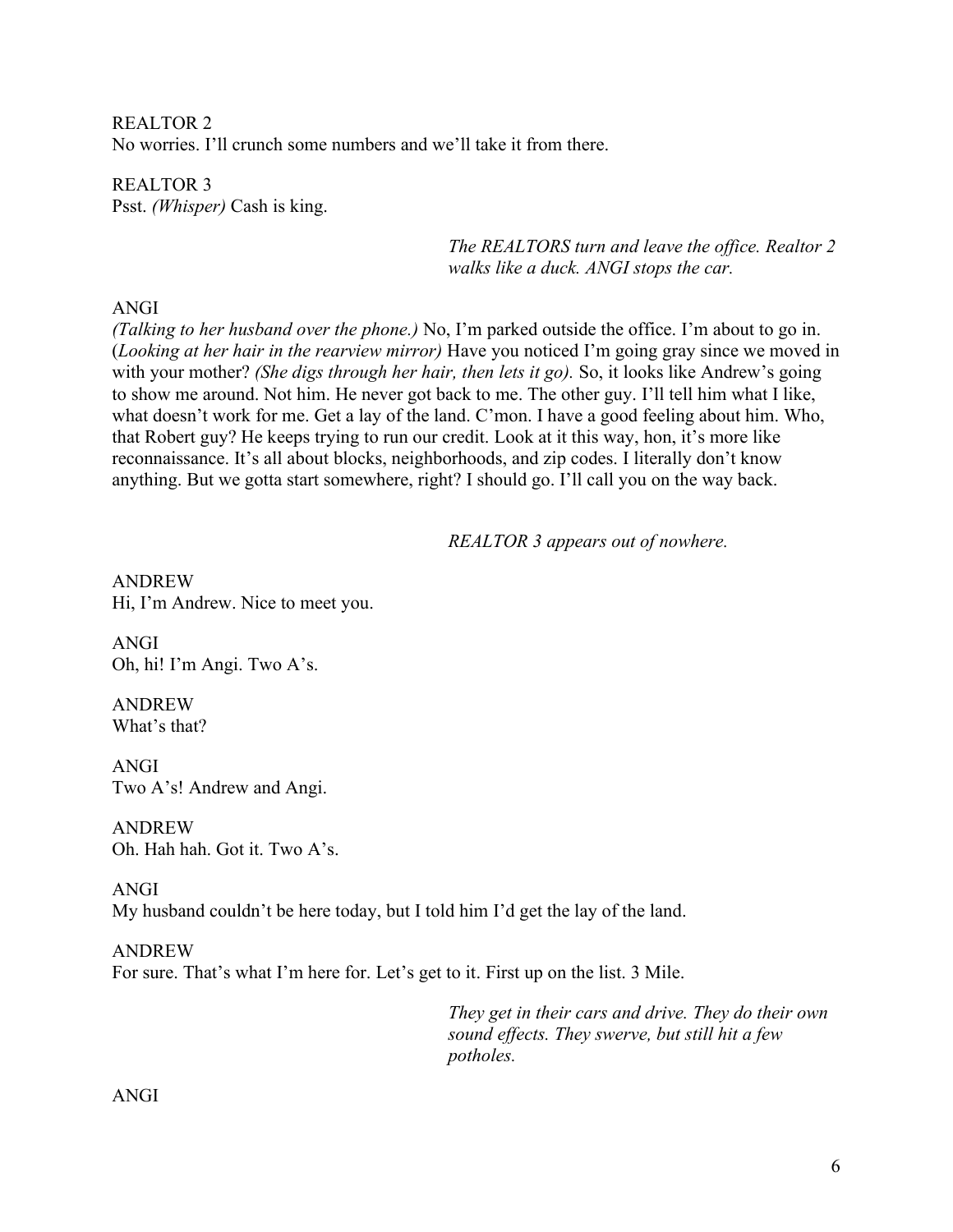We need at least 3 bedrooms, 1.5 bath, a basement and a garage. Also a yard. That's a dealbreaker. We have a dog.

#### *Realtor 1 yips.*

ANGI A big dog.

*Realtor 1 woofs.* 

ANDREW *(Parking his car)* I'm here. Did I lose you?

ANGI Oops. Sorry. I turned the wrong way. Be there in a minute.

> *She spins around and just avoids a collision. Then she pulls up abruptly. They get out of their cars.*

ANGI I hit a pothole so big I think I damaged my tire.

ANDREW

It's going to be tough finding what you want in that price range, but we can come close.

ANGI What about that tenanted property? It's got a big yard.

ANDREW They haven't gotten back to me, but you never know.

ANGI Too good to be true, huh?

ANDREW Probably. There's gotta be a reason it's priced so low.

REALTOR 1&2 *(Popping in then out, jazz hands)* It's priced to sell!

ANDREW *(Trying to open lockbox, suppressing frustration)* I can't get this lockbox open.

ANGI So, is this a good part of town?

ANDREW It's a flip neighborhood. Hang on. Let me make a call.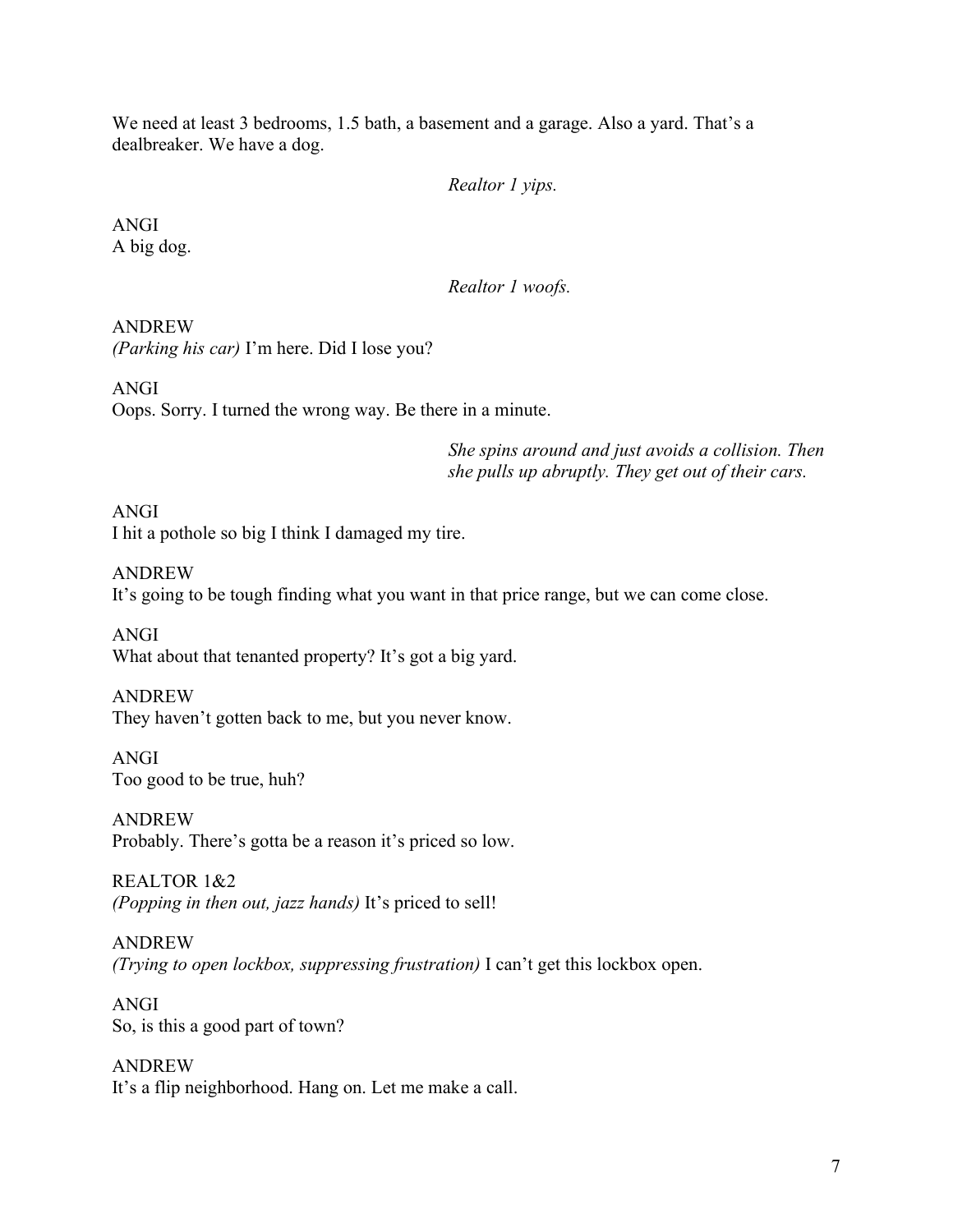ANGI *(Leaning over)* Is it just me or is the garage leaning over?

ANDREW Just a sec. *(On phone)* Alright*. (Hangs up).* They left the side door open. Lockbox is broken.

ANGI The garage is leaning over.

ANDREW Typical. But you'll have plenty of equity to get it fixed in this neighborhood.

ANGI Good to know.

*Walking in the house.* 

ANDREW Hardwood floors. Nice.

ANGI No appliances?

ANDREW Doesn't look like it.

ANGI Is that typical, too?

ANDREW In this market, yes.

ANGI Whoah! Is that - a turd in the bathtub?

ANDREW I don't think so.

*He takes a closer inspection.*

ANGI Tiny closet.

ANDREW Older homes. Typical.

ANGI That's so sad. I hate tiny closets.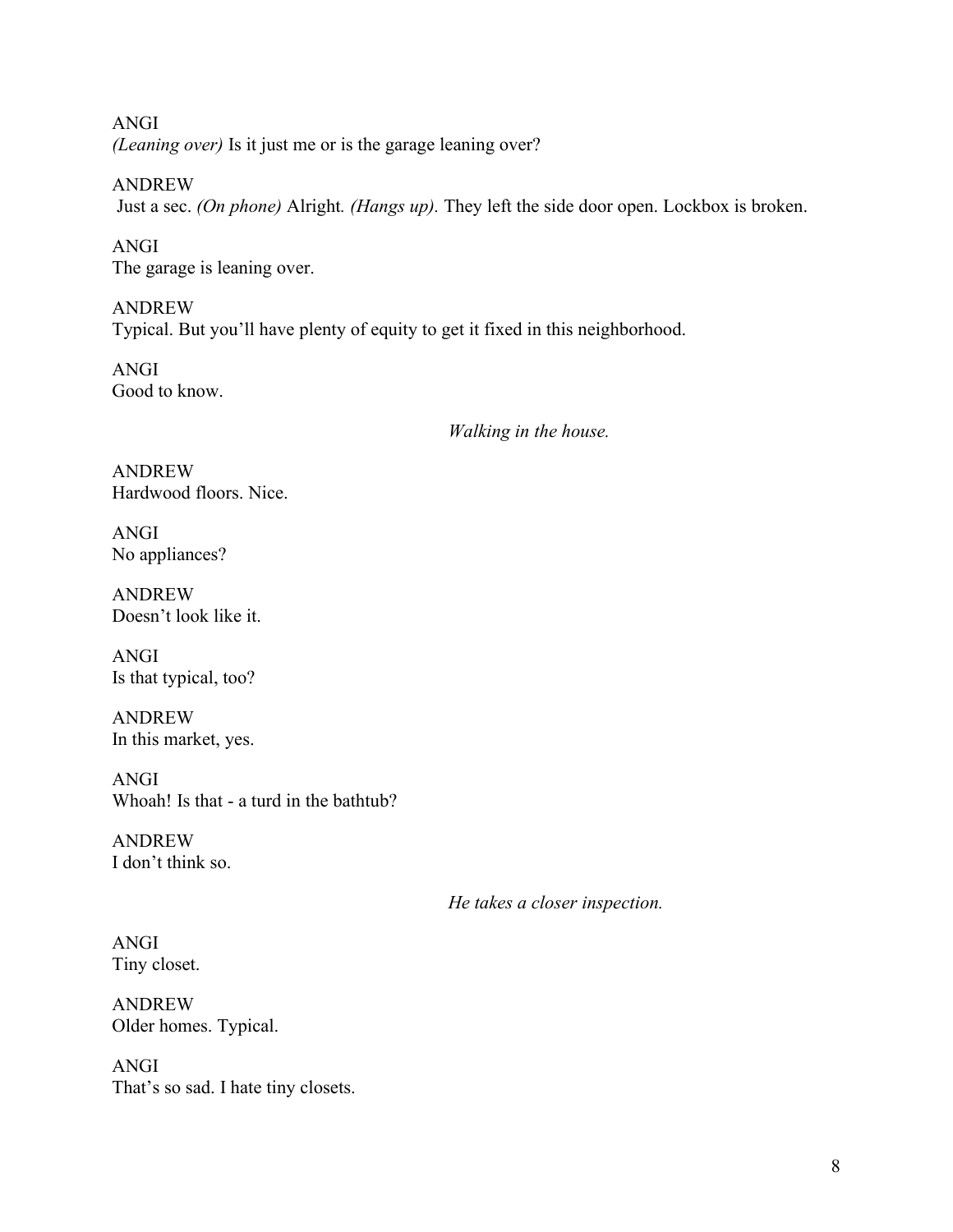ANDREW So what do you like here? To give me an idea moving forward.

ANGI Well...I like the wood floors. Original fireplace. The basement. Not too Silence of the Lambs.

ANDREW It smells like water damage.

ANGI And I love that big tree!

ANDREW I'm pretty sure the roots are coming into the walls.

ANGI The neighbors said it was nice and quiet.

ANDREW You don't want it.

ANGI I don't?

ANDREW Nope. Let's go on to the next.

ANGI Okay. I guess. Avon, right?

ANDREW They cancelled. Just got the message.

ANGI But that's the main reason I came here today. Did you tell them I drove in from out of town?

ANDREW Yeah, the tenant changed her mind.

ANGI We were tenants. We didn't cancel showings the same day.

ANDREW Well, it happens sometimes.

> *Realtor 1 is pacing in the background, machinelike. Realtor 2 is gliding by like a duck.*

ANGI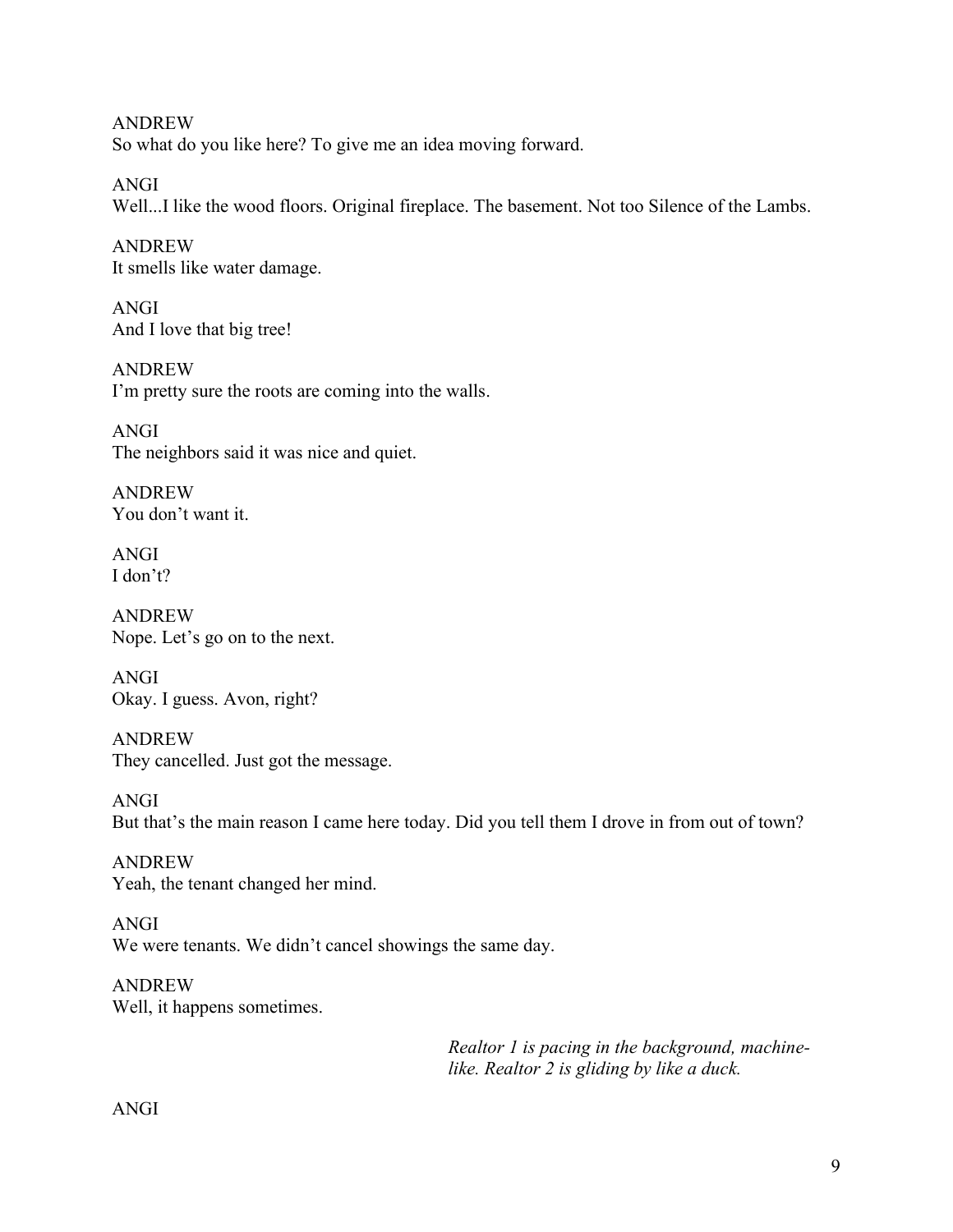Should we just drive up there to see if I like the neighborhood?

REALTOR 1 & 2 Do not disturb the occupant.

ANDREW It's up to you.

ANGI So there's nothing else we can do today? That's such a bummer.

ANDREW Why don't we go see this other place my partner is flipping?

ANGI What's the neighborhood like?

ANDREW It's more of a rental neighborhood than a flip neighborhood.

ANGI What's the difference?

REALTOR 1 & 2 *(They've stopped pacing and gliding).* Resale.

ANGI What about a neighborhood where I want to live?

ANDREW It's up to you.

> *REALTOR 1 & 2 circle and twirl around ANGI. They are in sales mode – with increasing fervor.*

REALTOR 1 Move in ready. Turnkey. Lots of updates.

ANDREW It's clean. Real clean. You're not going to find better.

REALTOR 2 Curb appeal. Quiet street. Mature trees!

*They stop twirling.* 

ANDREW You've got one day to decide and then it gets listed.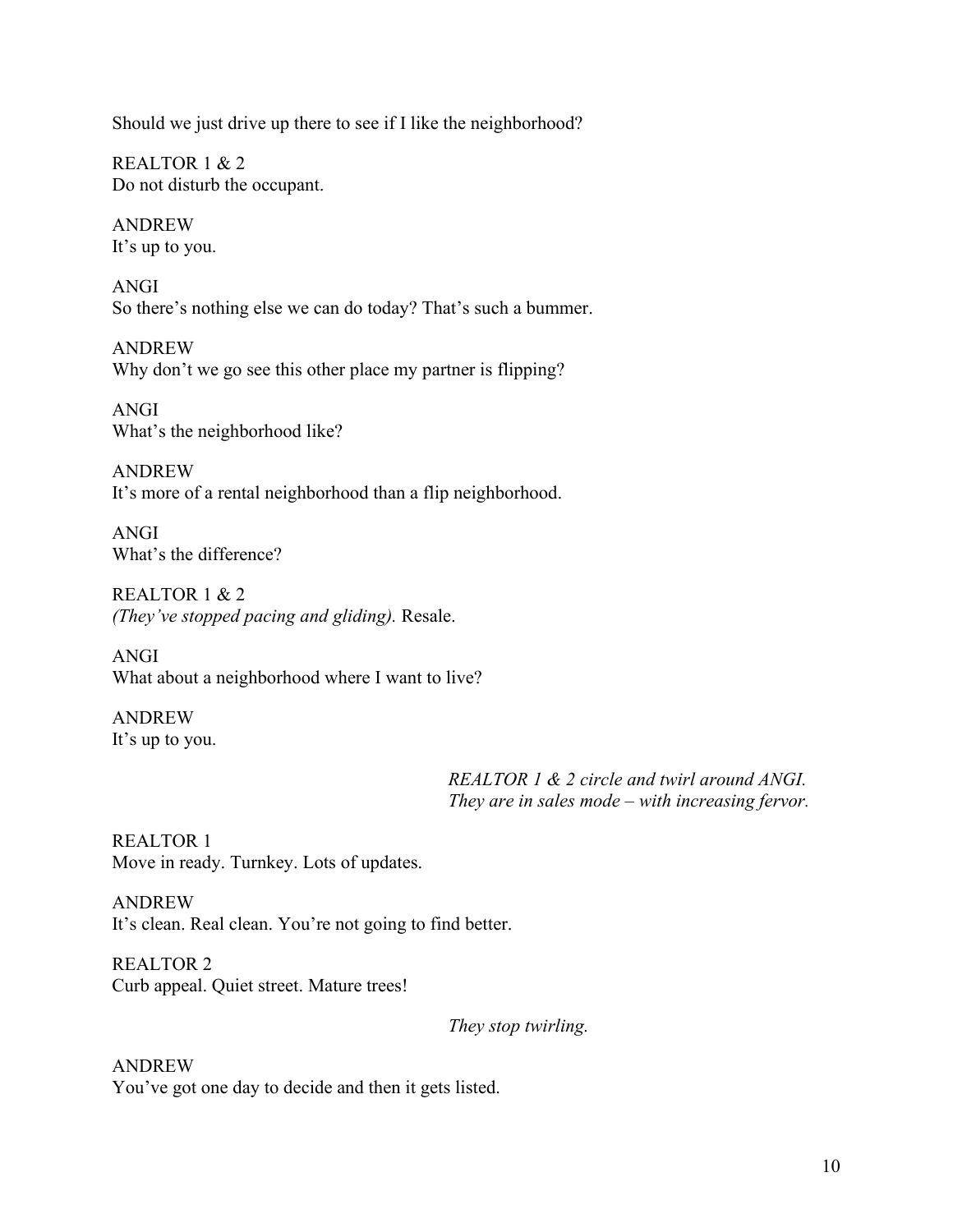*Angi is on the phone but the agents are surrounding her. Closing in.* 

ANGI But I haven't even seen it.

ANDREW In this market you gotta jump.

ANGI What if I don't like it?

ANDREW It's a seller's market.

REALTORS 1&2 *(With big toothy smiles)* And it's priced to sell!

*ANGI is in her car. On her phone.* 

#### ANGI

Hey, babe. How's it going? I don't know. The realtors are kind of intense. Yeah, right. So, I thought I'd swing by that tenanted property on my way out of town. I saw that they reduced the price. Don't worry, I'm not going to approach the tenant. I'll probably stay in my car. I've also got to get the tire looked at. I drove over a nail. Sorry. Oh, that's Andrew on the other line. Gotta go.

*ANDREW is in his car. On speaker.* 

ANDREW Hey, I've got good news on that investment property. Call me back right away.

ANGI Andrew? It's Angi. Andrew?

ANDREW

This is Andrew. Please leave a message.

*REALTOR 1 Beeps. The REALTORS stand in a row, moving together, like backup singers. One of them might do an acapella beatbox.* 

REALTOR 1 This was in foreclosure.

*Hands to forehead; anguished expressions.* 

#### REALTOR 2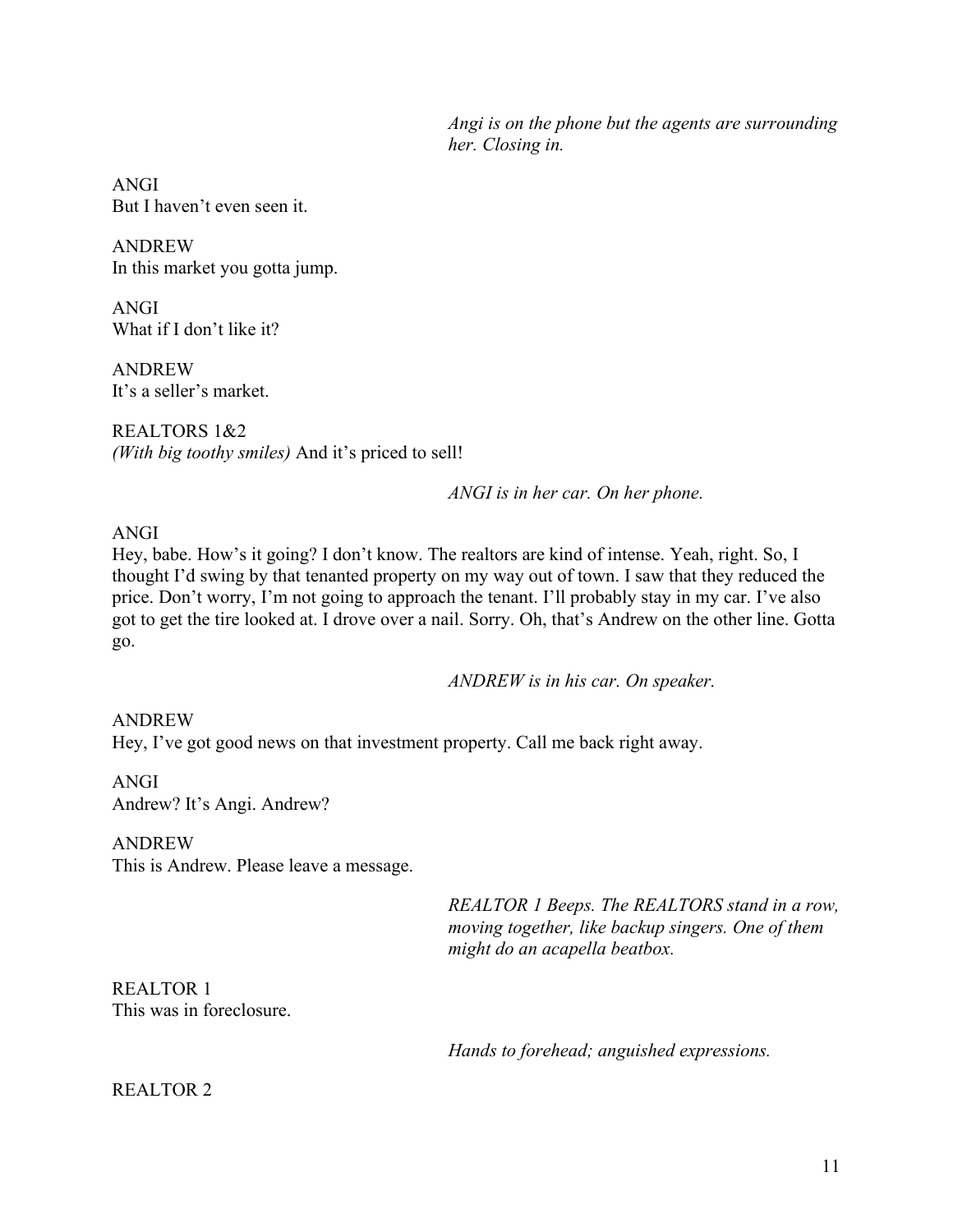This one fell out of sale four times.

*REALTORS 1 & 2 each hold up four fingers and do a synchronized dance move with their hands through the air over their heads.* 

REALTOR 3 This property has squatters.

> *REALTORS 1 & 2 squat. REALTOR 3 helps them up. REALTOR 1 beeps. REALTOR 2 quacks.*

ANGI What's the deal with the squatters?

ANDREW Well, unless you want roommates, you'll want to pass.

*ANGI is driving. She swerves.*

ANGI So I buy the house, I get the squatters? Is that what you're saying?

ANDREW Pretty much.

ANGI Hey Andrew? sorry to bug you, but what's the difference between tenants and squatters?

*She honks. REALTOR 2 quacks back.* 

ANDREW Tenants pay rent.

ANGI I know that. But can you get rid of them? Either of them?

> *ANGI slows down for a yellow light, changes her mind and then steps on the gas.*

ANDREW

Sometimes you can. Sometimes you can't. What's the soonest you can get here?

*ANGI is weaving through crazy traffic.* 

ANGI

On my way! So if I want to live in the house, maybe I shouldn't be looking at properties with tenants *or* squatters?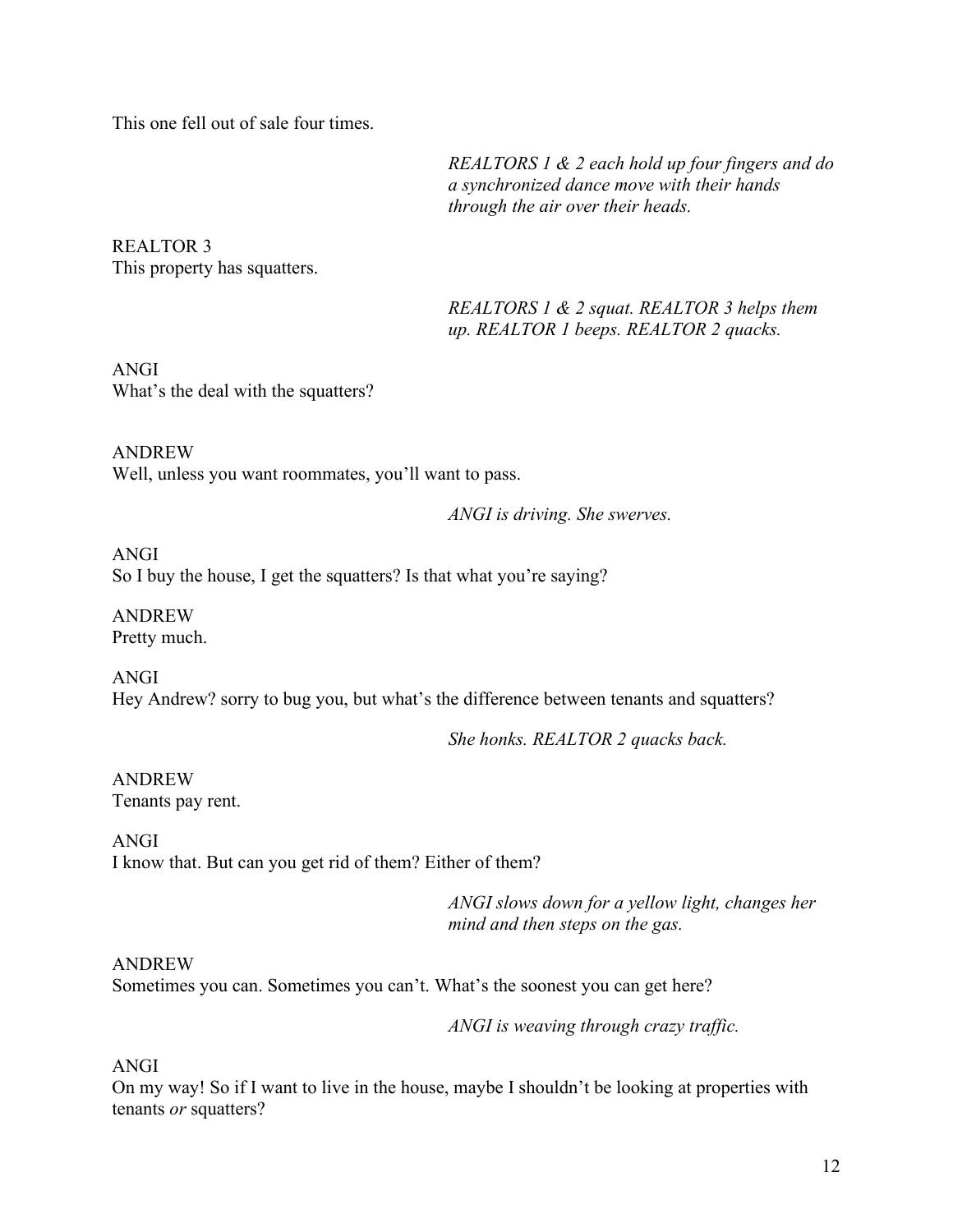ANDREW It can be tricky.

> *ANGI screeches to a halt. REALTOR 2 beeps like a truck backing up. ANDREW and REALTORS converge on ANGI.*

ANGI Sorry, but that pothole was huge, and I don't want to lose another tie rod.

REALTOR 1 Do not disturb the tenant.

ANGI I wasn't going to.

REALTOR 2 Do not approach the occupant under any circumstances.

ANGI Can't I get out of the car and walk around?

REALTOR 3 Sometimes you can, but sometimes you can't.

ANGI I just want to find a place to live! We were supposed to be out by the end of last week.

REALTOR 1 It's a tough market.

REALTOR 2 This isn't Kansas.

ANGI I don't want to live in Kansas.

REALTOR 3 You don't want to piss off the tenants.

ANGI So tell me, what are we doing here?

REALTOR 1 It's a great opportunity.

ANGI It's too expensive.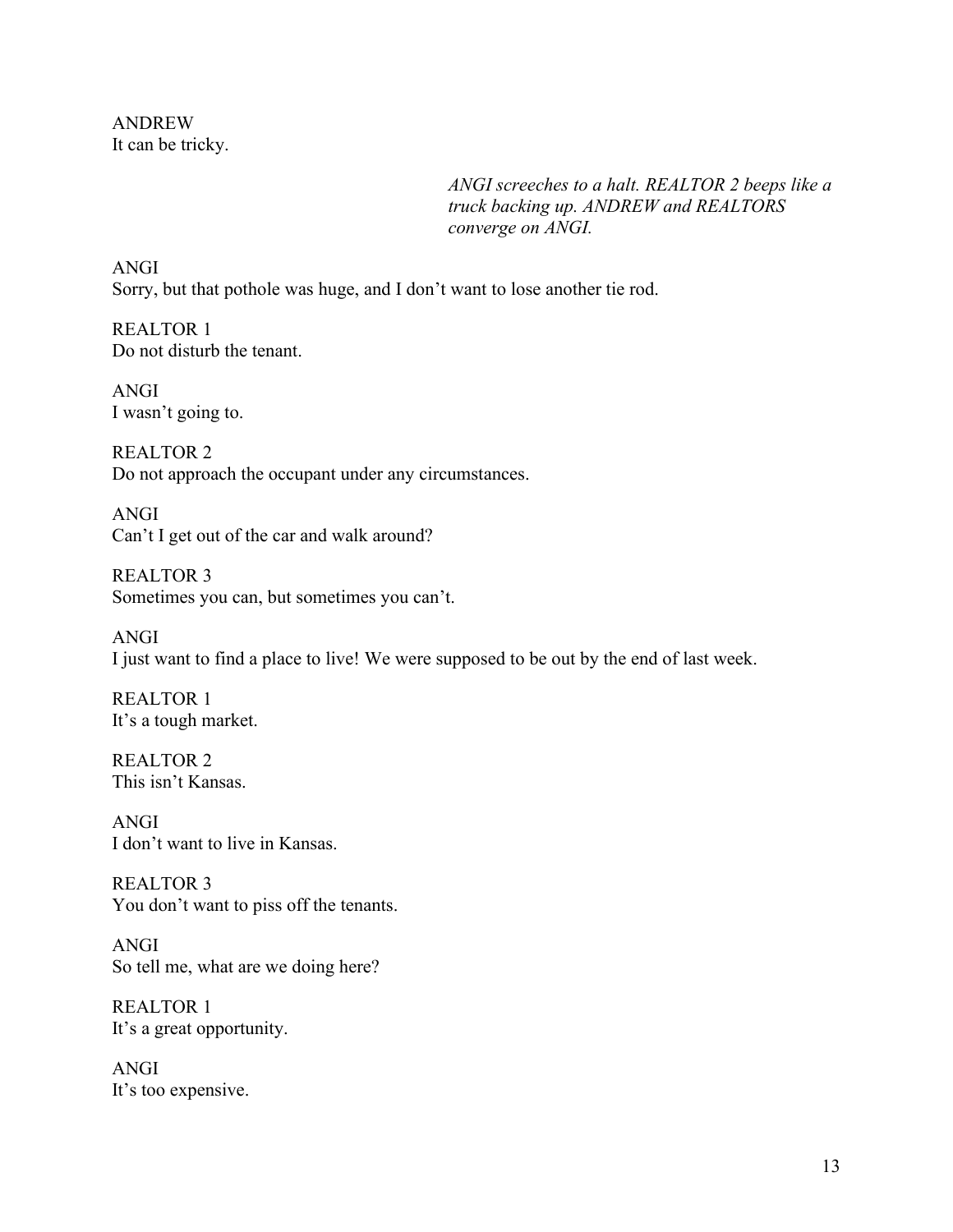REALTOR 2 It's just a slightly higher mortgage payment.

ANGI I can't qualify as is.

REALTOR 3 Cash is king.

*The other agents echo this.* 

ANGI That's what you keep telling me.

ALL AGENTS It's a seller's market.

ANGI Can I take a look in the garage?

REALTOR 2 We don't have the key.

ANGI Hold on a minute. *(To Andrew)* Is your investment partner wearing socks and flip-flops?

*REALTOR 2 quacks and flaps. ANGI startles.* 

ANDREW Give her some space. *(To ANGI)* You've got until tonight.

> *The AGENTS clear out. ANGI is talking to her husband on the phone.*

ANGI

Honey...it's going to be harder to find something than we thought. Andrew said it's the lowest inventory he's ever seen. Yeah. They wanted me to buy it on the spot. It's ridiculous! I couldn't even go inside. Oh, and I think one of the realtors quacked at me! Forget about Avon. They cancelled on us again. What? Don't worry. I'm just going to walk around the neighborhood. It's supposed to be a decent zip code. Hey, it doesn't look like anyone's home. Talk to you later. Love you.

> *She calls Andrew. It goes straight to voicemail (REALTOR 2 beeps).*

ANGI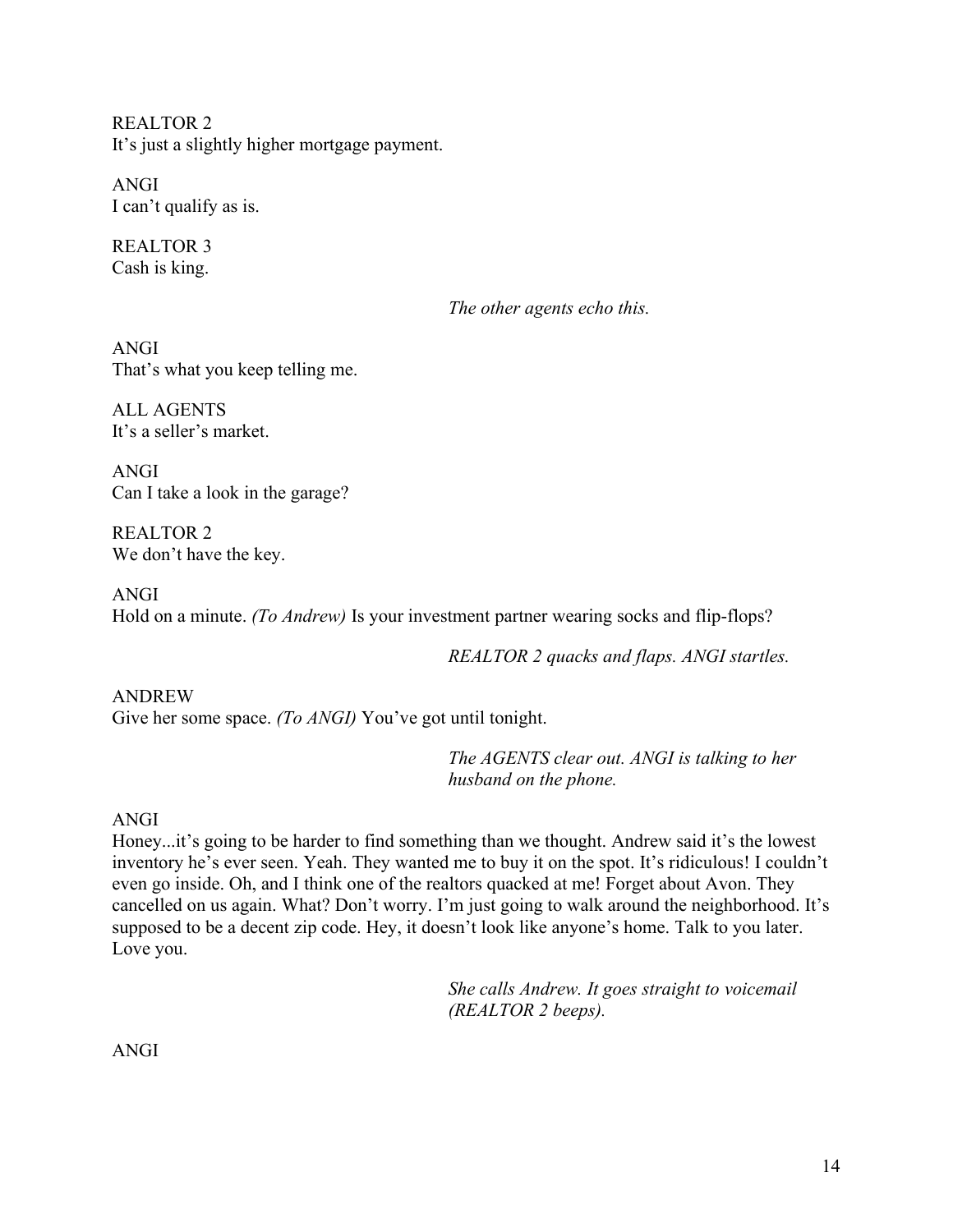Hi Andrew, I thought I'd stop by the tenanted property on my way out of town, you know the one on the west side that we couldn't get a showing for? I'll let you know if we can scratch it off our list. Call me when you get this.

> *AGENT #1 pops up. The AGENTS are similar to the REALTORS but the tone abruptly shifts to a grittier realism.*

AGENT 1 Can I help you?

ANGI I'm just walking by.

AGENT 1 Were you looking in the window?

ANGI Nope, I'm just checking out the neighborhood.

*AGENT 2 has just popped up*

AGENT 2 Are you looking to buy?

ANGI I'm just getting my feet wet.

AGENT 1 You're in luck! We're real estate investors!

AGENT 2 I love getting my feet wet!

AGENT 1 Come on in! We'll show you around. Here's my card.

ANGI I don't know. I don't want to bother anyone.

AGENT 2 No worries. Take my card, too.

AGENT 1 We don't bite!

AGENT 2 He barks, though.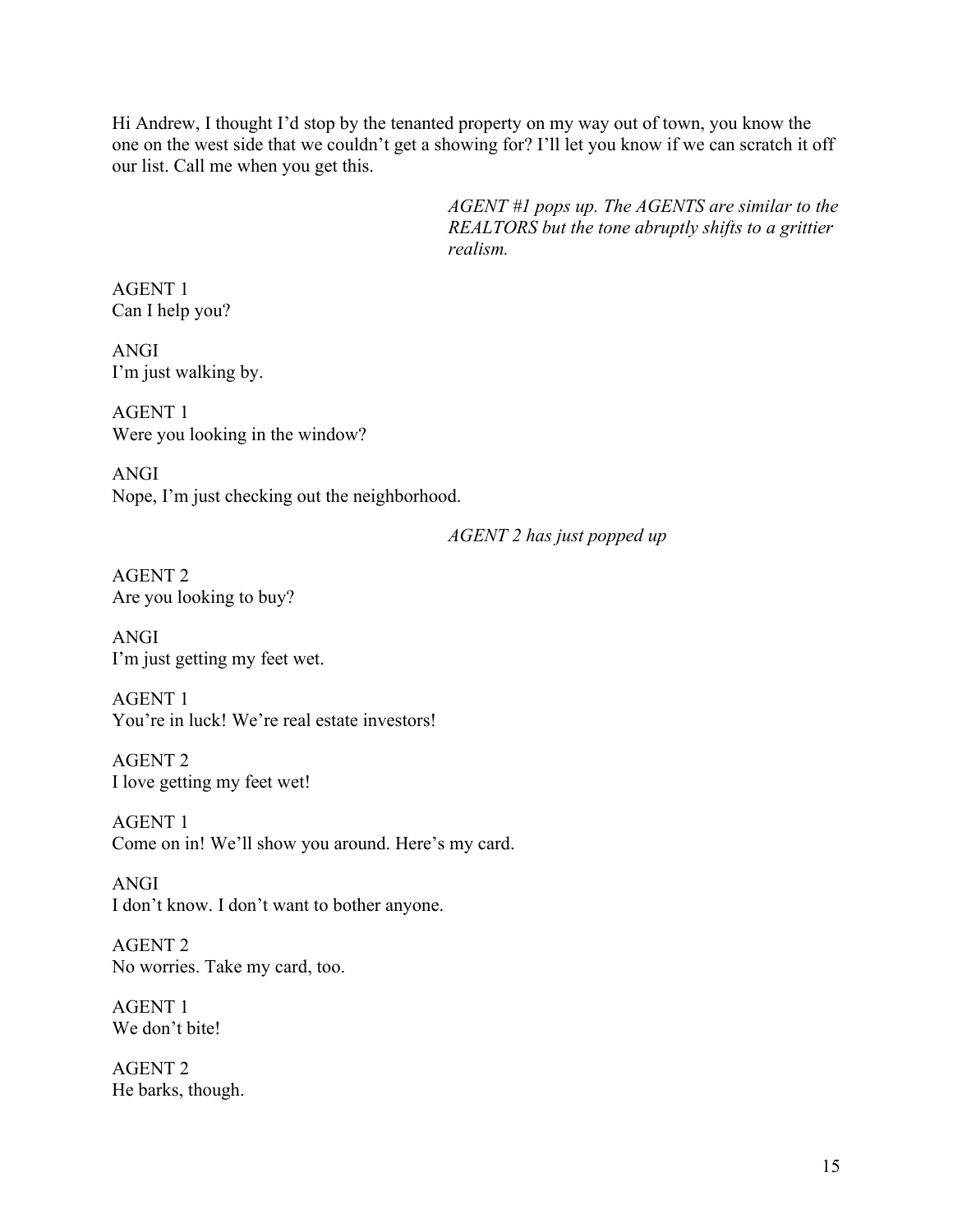AGENT 1 *(As a dog)* Woof!

*AGENTS 1&2 chuckle at this.* 

ANGI I thought this was a tenanted property.

AGENT 2 It's a unique situation.

ANGI My realtor wasn't able to get me a showing.

> *The AGENTS perk up at the mention of another realtor.*

AGENT 1 Really? You're working with someone?

AGENT 2 Who's your realtor?

AGENT 1 We all kind of know each other.

ANGI It's Andrew at Rebel Realtors.

AGENT 1 Oh, Andrew! We work with him all the time.

AGENT 2 He's a great guy. I don't know why you couldn't get a showing.

AGENT 1 A little green, but no – he's great. You're in good hands.

AGENT 2 He's in our investment club -

AGENT 1 Where we talk real estate -

AGENT 2 And networking-

AGENT 1 So what do you think of this place -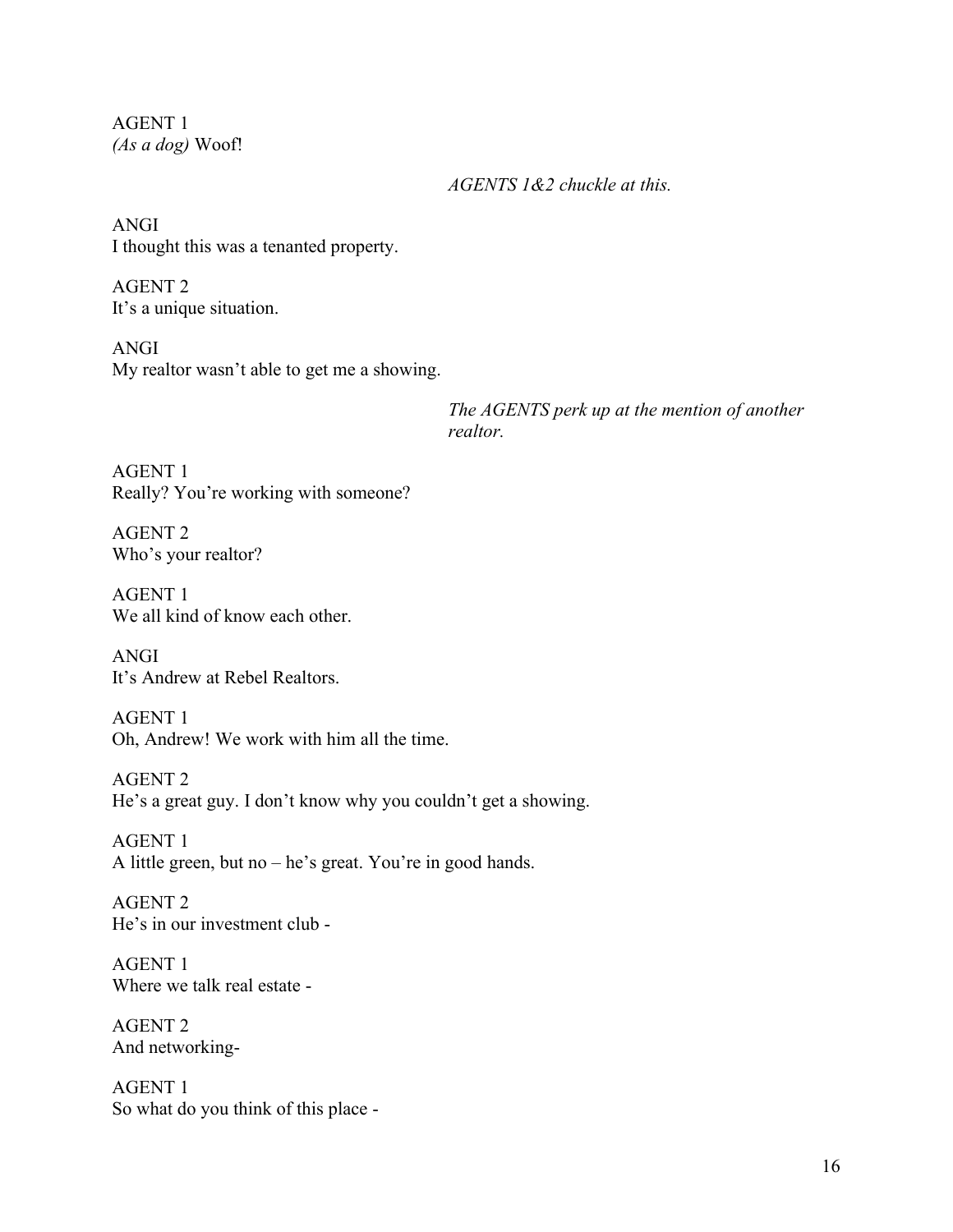AGENT 2 It's not going to be on the market for long -

> *AGENT 1 chortles. Just then ANDREW walks up. He's surprised to see ANGI.*

ANDREW Angi. What are you doing here?

ANGI I decided to swing by on my way out of town. I left you a message.

ANDREW Just got done with my last appointment.

AGENT 1 Hey, Andrew.

AGENT 2 Hey, man. What's up?

ANDREW Is it alright if we look around?

AGENT 1 Go right ahead. It's clean.

AGENT 2 Yeah. It's clean. Super clean.

AGENT 1 We'll leave you to it.

AGENT 2 Later, man.

*AGENT 1&2 back away.* 

ANGI It's nice of them to let us in.

ANDREW Yep. Crown moulding.

ANGI Nice touch. Did something just fall off the ceiling?

ANDREW Newly renovated kitchen.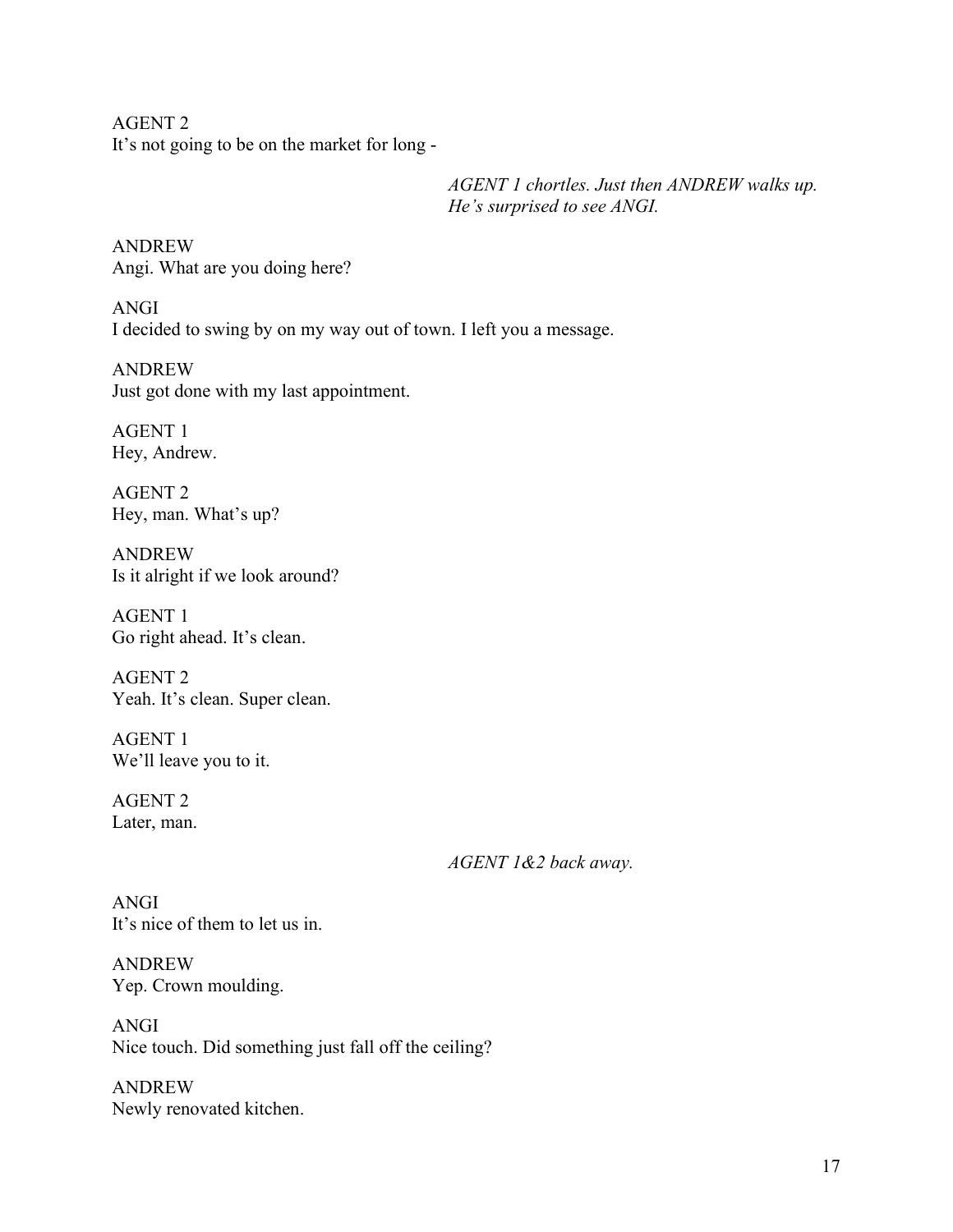ANGI What's up with the sleeping bag and all the bottles on the floor?

ANDREW Someone's probably working on it.

ANGI Eek! I just saw a mouse.

ANDREW There's a bonus room. Looks like it was used as a beauty salon.

ANGI Couldn't they have swept up some of the hair?

ANDREW Look at this breaker panel *(He point to the panel.)* They bumped up the electricity.

*The lights go out.* 

ANGI Oh, no. What happened to the lights?

ANDREW Probably didn't pay the electric bill. I'll turn on my flashlight.

ANGI There goes the mouse. No, I think it's a rat.

ANDREW So what do you think?

ANGI  $I - I$  don't know.

ANDREW You're not going to find anything better in your price range.

ANGI That's what I'm afraid of.

*REALTOR 1 beeps loudly in the background.* 

ANDREW Uh-oh.

ANGI What?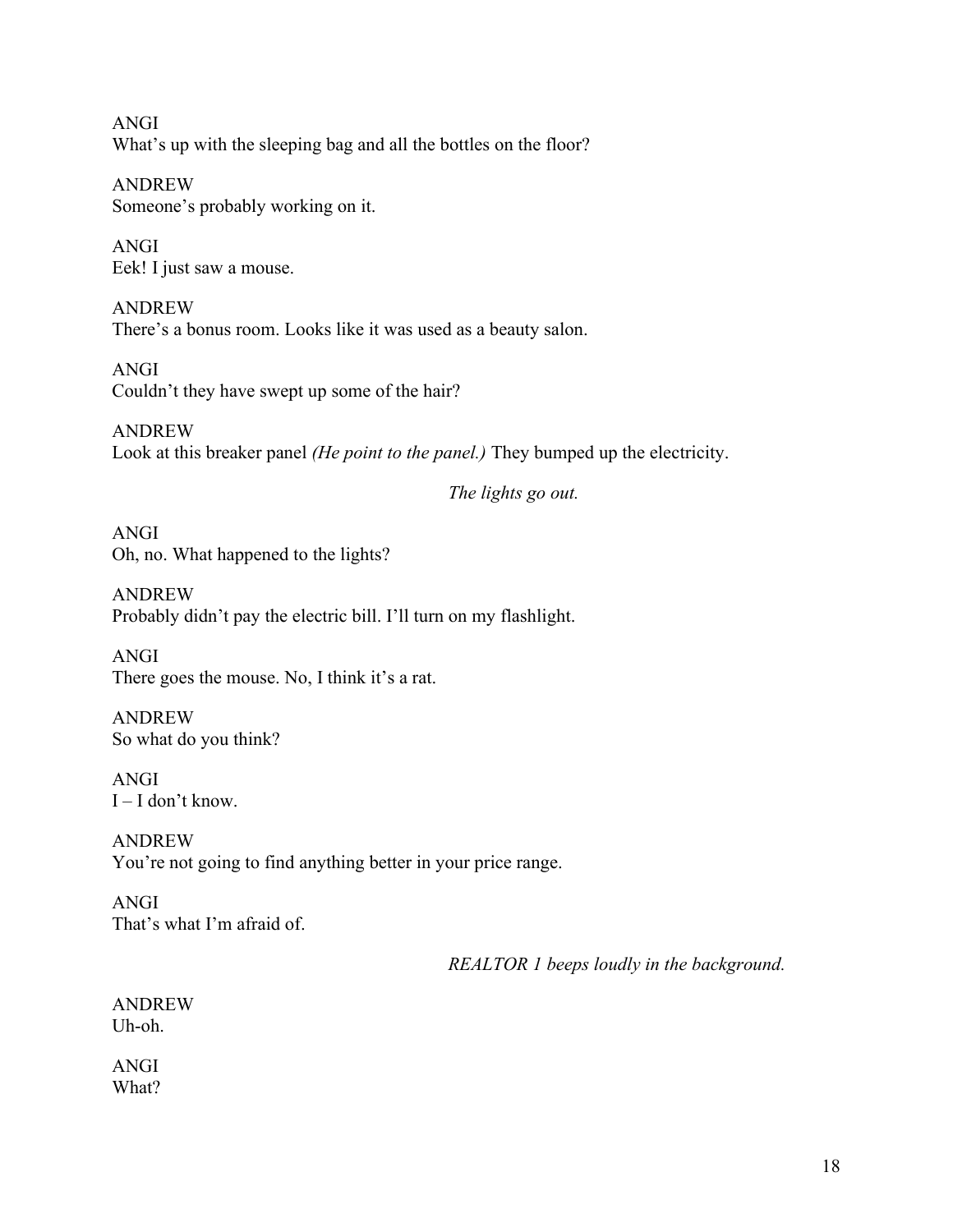ANDREW Code orange. We gotta get out of here.

*AGENTS 1&2 appear.*

AGENT 1 *(Speaking if on a headset)* Spread out. This is a code orange.

AGENT 2 Copy that. I'll take the wing. Lose the client.

ANDREW Can't. She wanted a showing.

AGENT 1 Who's covering the client?

AGENT 2 Andrew's taking one for the team.

ANDREW C'mon, she'll slow me down.

ANGI Am I the client?

ANDREW Shh. Stay close to the ground and stay quiet.

AGENT 1 Sorry, man.

ANGI What in the heck's going on?

ANDREW The tenant's back.

ANGI I thought there was no tenant.

AGENT 2 It's complicated.

ANGI So what do we do?

ANDREW We shut up and lay low.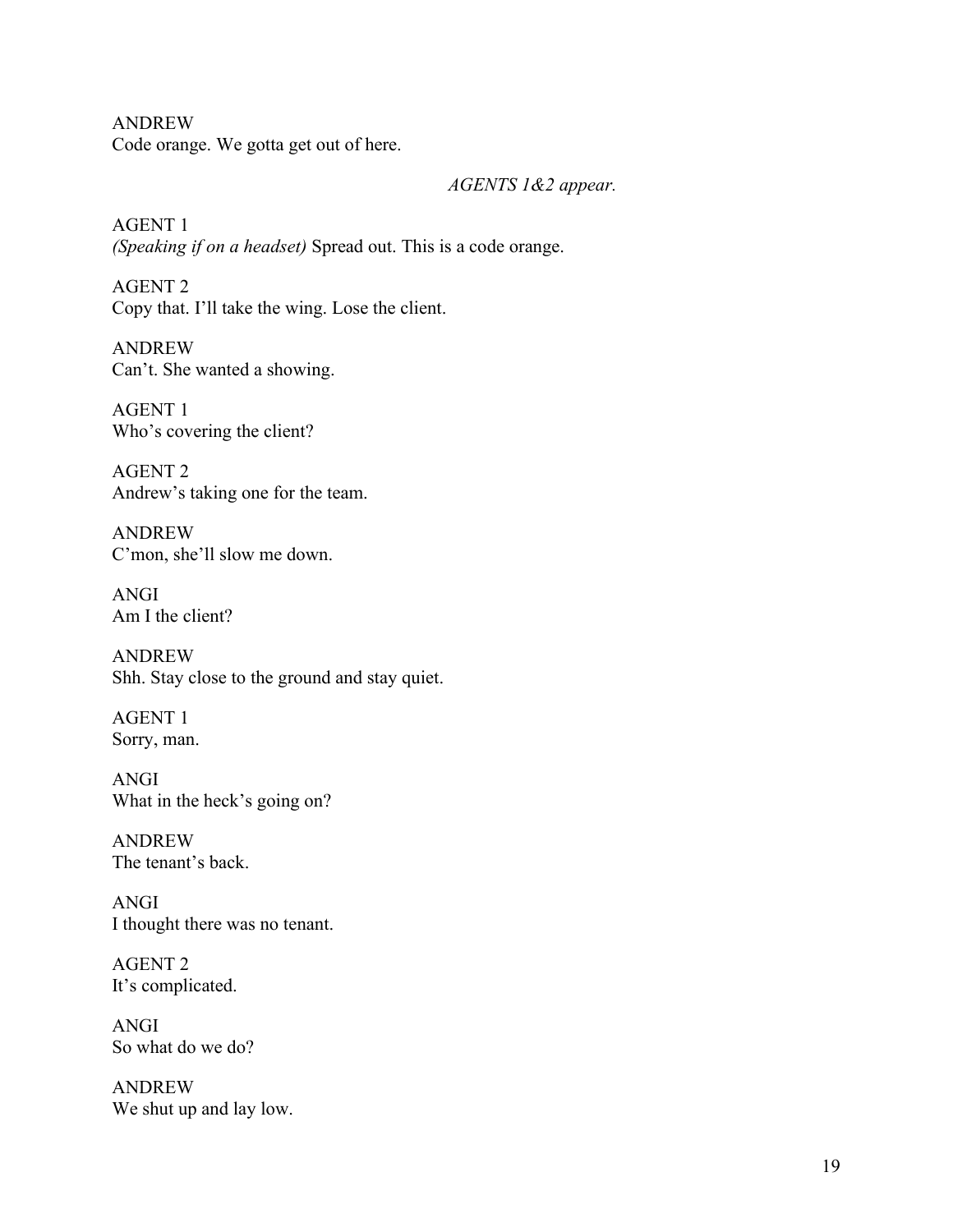ANGI For how long?

AGENT 1 No one really knows. It's a tight market.

ANGI Is this for real?

ANDREW This shit happens all the time. You don't want to mess with the tenant.

ANGI

Why is everyone so scared of the tenant? I was a tenant - until I lost my lease. I'm living with my mother-in-law! It doesn't get much scarier than that. Let me talk to the tenant. How bad can it be?

AGENT 2 I can call my uncle. He does HVAC.

ANGI No. Just tenant to tenant.

AGENT 2 Are you sure?

ANGI Yeah, I'm sure.

ANDREW You've got to really want this place.

ANGI I do. I want it.

ANDREW Rats and all.

ANGI So those *are* rats!

ANDREW Do you want it or not?

ANGI I like rodents.

ANDREW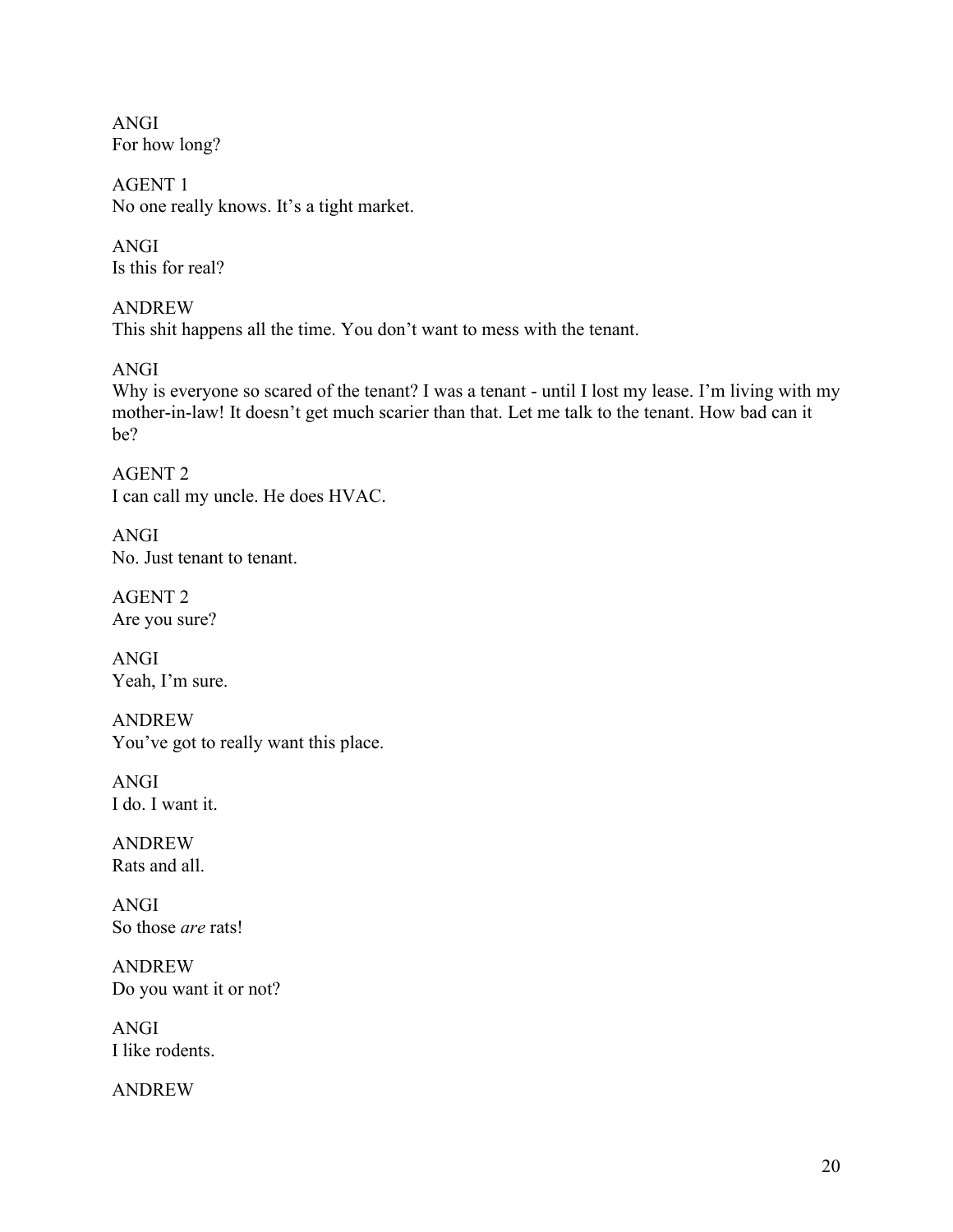There's going to be a bidding war.

ANGI You've gotta be kidding.

> *AGENTS are now back to their REALTOR alter egos, encroaching on ANGI, circling her, intensifying their pitch. She turns to each one, frenetically.*

REALTOR 1 It's a seller's market!

ANGI Fine! Top of my price range.

ANDREW Short inspection period.

REALTOR 1 No inspection! No concessions!

REALTOR 2 You pay the equity gap!

ANDREW I've got the seller's agent on the line.

> *ANDREW takes the call. REALTORS 1&2, fully transformed into a robot and duck, are beeping and quacking around ANGI, who swirls into a psychic break with a silent (or not-so-silent) scream.*

#### ANDREW

*(On phone).* Okay. I'll let her know. *(ANGI and REALTORS 1&2 stop in place).* There's another offer on the table...

#### ANGI CASH!

REALTOR 3 And sold – to the lady from Kansas!

ANGI I'm not from Kansas.

ALL REALTORS Congratulations!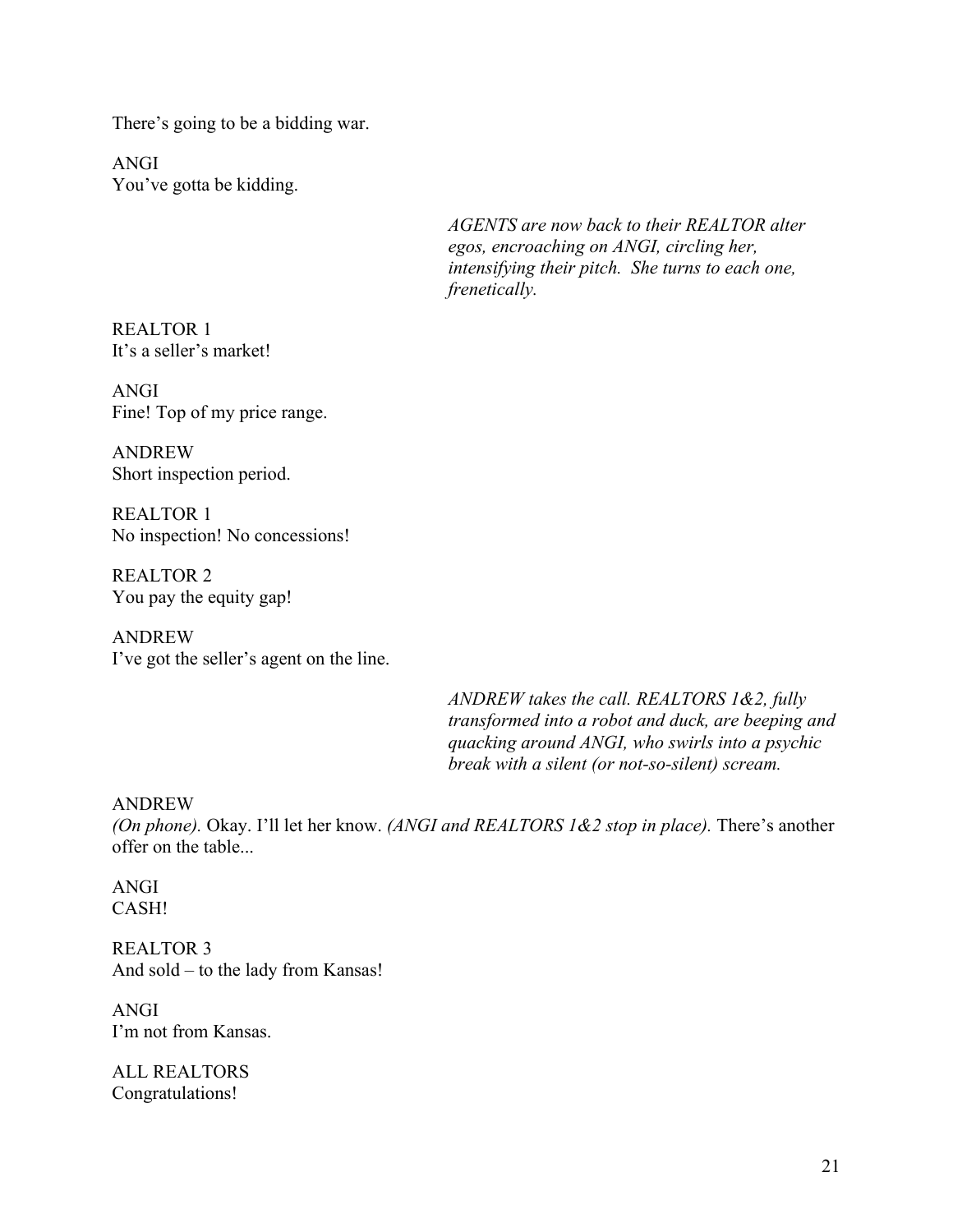*The REALTORS freeze in congratulatory poses, even ANDREW, albeit unsmiling. ANGI steps out from the throng. She makes a phone call. The REALTORS fade out of the scene.* 

#### ANGI

Honey, we got the house! I know. It sounds crazy, but we did it. They accepted our offer! It's not perfect. I mean, nothing's ever perfect, especially not in our price range, but it's ours. We have a home. And guess what? We won't be alone! We've got ourselves a tenant! Well, technically they're squatters, but it's almost the same thing. Yeah, there's more than one. The more the merrier, right? We can play badminton. Euchre. Drinking games! One of them said he'd shoot us in our sleep, but I think he's joking. Did you know the dormer used to be a speakeasy? So much history! And there's a fake bookcase – totally James Bond. I have so many ideas for the salon – recording studio, meditation hut, grow room – or just leave the hair on the floor and embrace it as a project that we'll never get to. No, I didn't meet any of the neighbors, but somebody in the back is feeding hundreds of feral cats. That's right - FREE CATS! I'm so excited! We got a house in Detroit! Love you, too. Bye.

#### THE END

**THE PLAYWRIGHT SPEAKS:** *This piece is almost entirely autobiographical, created by the forces of a particular place and time that catapulted me and my car through the streets of Detroit in search of a home. In this case, the play wrote itself, which made me worry that it was crap, but I promise you there was plenty of suffering that came before (and afterwards). Disclaimer: Whereas anything herein that could be interpreted as fiction is entirely coincidental, I admit to a degree of interpretive hyperbole in the alteration of a few key details:* 

- *The tenants had vacated the premises by the time we moved in (although we still had the opportunity to commiserate about moving as well as exchange numbers, pandemic checks, etc.).*
- *All names in* Priced to Sell *have been changed due to historic low inventories and temporal amnesia."*
- *The rats in the story were in fact, mice. There was only one rat, Vanilla Bean Pudding, and he came with us.*

*And so, I dedicate this play to the memory of our beloved rat, may he rest in peace, and to the great city of Detroit to which I came without an invitation. There was no welcome mat, no fanfare, no red carpet. There was simply a chance for a new beginning. Perhaps you can relate to this story with your own tales of displacement, relocation, and redemption, whether in madcap abstracted realism or in the bumpy landscapes we call home.*